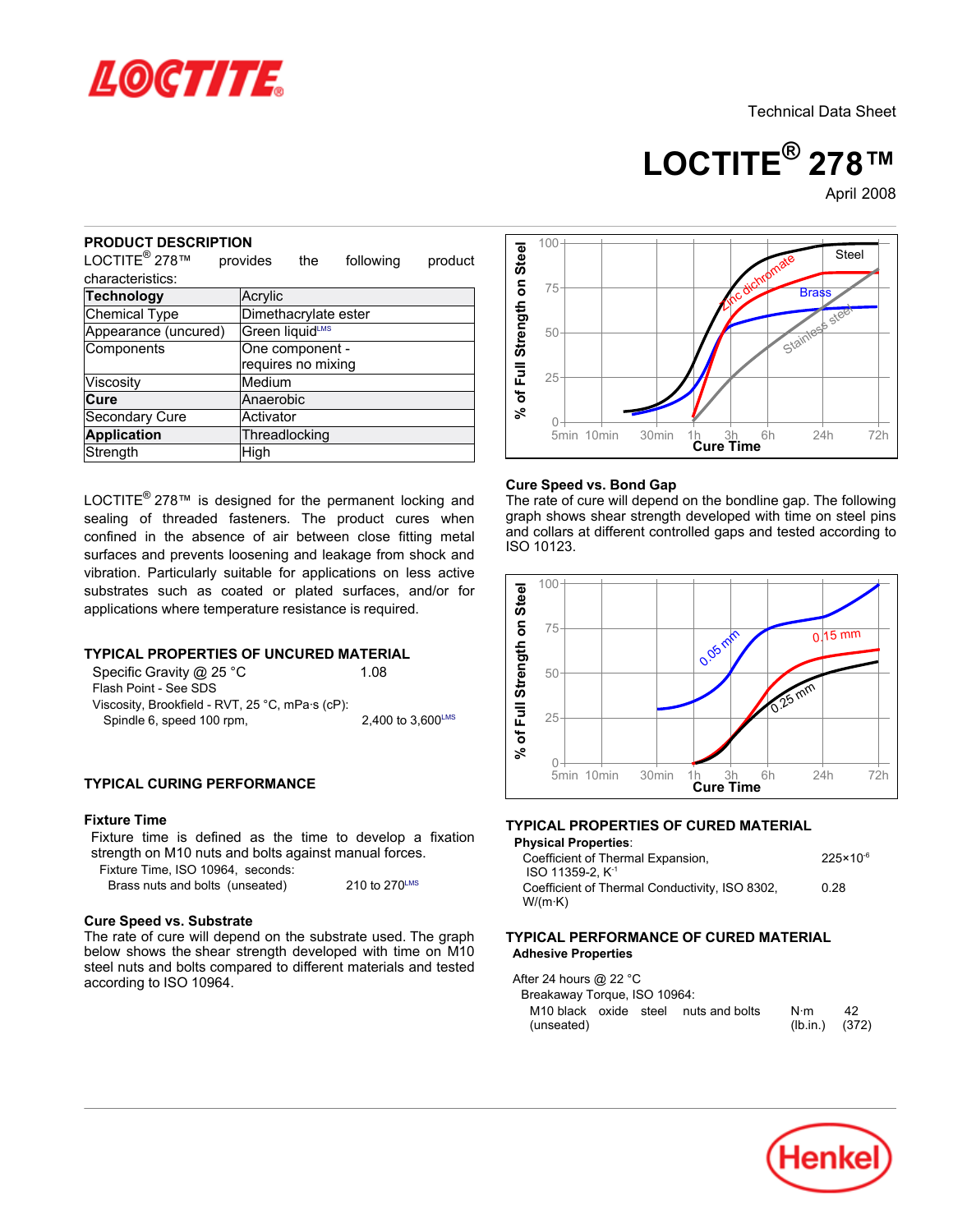| Prevail Torque, ISO 10964:<br>M <sub>10</sub> black oxide steel nuts and bolts<br>(unseated)                                                              | $N \cdot m$<br>(lb.in.)                 | 23<br>(203)                        |
|-----------------------------------------------------------------------------------------------------------------------------------------------------------|-----------------------------------------|------------------------------------|
| Compressive Shear Strength, ISO 10123:<br>Steel pins and collars (degreased)                                                                              | $N/mm^2 \ge 15$ <sup>LMS</sup><br>(psi) | (2, 175)                           |
| After 48 $@$ 22 $^{\circ}$ C<br>Breakaway Torque, ISO 10964:<br>M <sub>10</sub> zinc phosphate steel nuts and bolts<br>(seated) and pre-torqued to 5 N.m. | $N \cdot m$<br>(lb.in.)                 | $\geq 38$ <sup>LMS</sup><br>(≥336) |

# **TYPICAL ENVIRONMENTAL RESISTANCE**

Cured for 1 week @ 22 °C

Breakloose Torque, ISO 10964, Pre-torqued to 5 N·m: M10 zinc phosphate steel nuts and bolts



## **Heat Aging**

Aged at temperature indicated and tested @ 22 °C



## **Chemical/Solvent Resistance**

Aged under conditions indicated and tested @ 22°C.

|                     |     | % of initial strength |       |       |  |
|---------------------|-----|-----------------------|-------|-------|--|
| Environment         | °C  | 100 h                 | 500 h | 1000h |  |
| Acetone             | 22  | 110                   | 110   | 115   |  |
| Brake fluid         | 22  | 80                    | 100   | 110   |  |
| Ethanol             | 22  | 105                   | 105   | 95    |  |
| Motor oil           | 125 | 110                   | 75    | 70    |  |
| Gasoline (unleaded) | 22  | 100                   | 95    | 105   |  |
| Water/glycol 50/50  | 87  | 105                   | 95    | 100   |  |

## **GENERAL INFORMATION**

**This product is not recommended for use in pure oxygen and/or oxygen rich systems and should not be selected as a sealant for chlorine or other strong oxidizing materials.**

## **For safe handling information on this product, consult the Safety Data Sheet (SDS).**

Where aqueous washing systems are used to clean the surfaces before bonding, it is important to check for compatibility of the washing solution with the adhesive. In some cases these aqueous washes can affect the cure and performance of the adhesive.

This product is not normally recommended for use on plastics (particularly thermoplastic materials where stress cracking of the plastic could result). Users are recommended to confirm compatibility of the product with such substrates.

## **Directions for use:**

## **For Assembly**

- 1. For best results, clean all surfaces (external and internal) with a LOCTITE $^{\circledR}$  cleaning solvent and allow to dry.
- 2. If the material is an inactive metal or the cure speed is too slow, spray all threads with Activator 7471™ or 7649™ and allow to dry.
- 3. To prevent the product from clogging in the nozzle, do not allow the tip to touch metal surfaces during application.
- 4. **For Thru Holes**, apply several drops of the product onto the bolt at the nut engagement area.
- 5. **For Blind Holes**, apply several drops of the product down the internal threads to the bottom of the hole.
- 6. **For Sealing Applications**, apply a 360° bead of product to the leading threads of the male fitting, leaving the first thread free. Force the material into the threads to thouroughly fill the voids. For bigger threads and voids, adjust product amount accordingly and apply a 360° bead of product on the female threads also.
- 7. Assemble and tighten as required.

## **For Disassembly**

1. Apply localized heat to nut or bolt to approximately 350 °C. Disassemble while hot.

## **For Cleanup**

1. Cured product can be removed with a combination of soaking in a Loctite solvent and mechanical abrasion such as a wire brush.